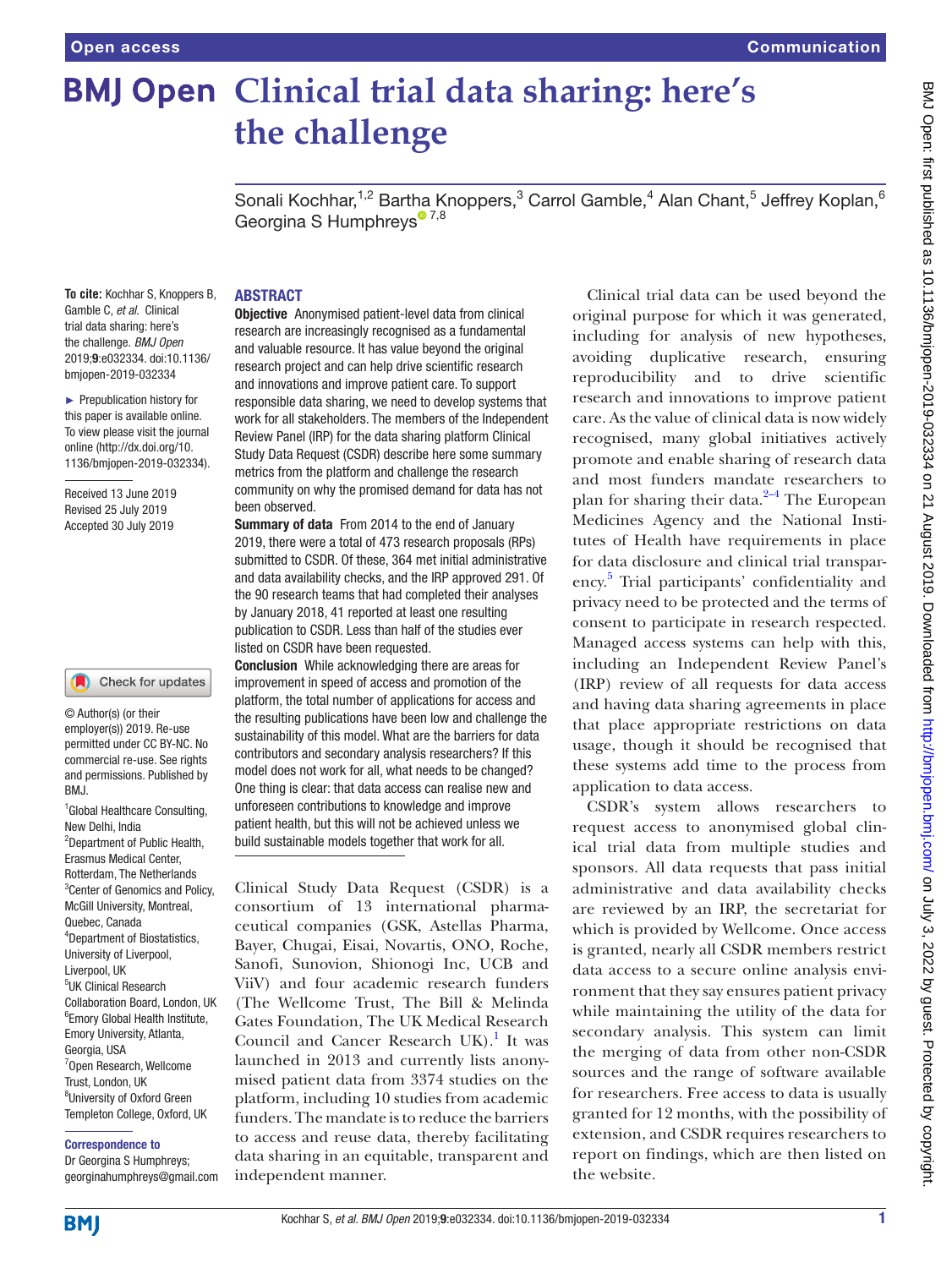

<span id="page-1-0"></span>

## CSDR metrics

From 2014 to the end of January 2019, there were a total of 471 research proposals (RPs) submitted to CSDR. Of these, 364 met initial administrative and feasibility checks from the sponsors. Although the sponsors have a right to veto a request on the grounds of potential conflict of interest or competitive risk, this veto has never been used. In reviewing applications, the IRP default position is to provide access, and they have approved 291 (84% of those considered) and rejected 55. Thirty-four of the rejected RPs were subsequently revised and resubmitted. The remaining RPs are either still in process, withdrawn or no response has been received from the researchers ([figure](#page-1-0) 1). The most common reasons for rejection were unclear or unsuitable statistical methods (eg, a lack of detail on: the exact meta-analytic method proposed, how models will be validated or how data from different study designs and sites can be combined), too technical lay summaries and insufficient information presented.

Overall, the annual number of RPs submitted has remained fairly static with 70 submitted in 2014, 96 (2015), 92 (2016), 85 (2017) and 97 (2018). Researchers at institutions in over 30 different countries have submitted RPs, although 168 RPs have been from researchers based in the USA (35%) and very few have been submitted from researchers based in low-income and middle-income countries.

From January 2014, it became possible to request data from multiple sponsors and  $17\%$  (73/427) of RPs have requested data from more than one sponsor. However, the median number of studies per RP is 2 (1–5, 25th– 75th percentile), with only a handful of RPs requesting a

large number of studies (the biggest request involved 192 studies and 11 sponsors).

Of the >4000 studies ever listed on CSDR (over the years, studies have been listed and then removed when sponsors leave the platform), 1457 have been requested. Interestingly, the majority (1157, 79%) have been requested only once or twice, but four have been requested more than 10 times (NCT00153062, NCT00268216 and NCT00410384, which was always requested along with NCT00424476).

Of the 90 research teams that completed their analysis by January 2018, 41 (45%) have at least one publication, 28 (31%) are publishing soon and the remaining 21 have either not published or not responded to reminders from CSDR. Although these numbers appear encouraging in terms of converting access to data into publications of new findings, of concern are the 54 RPs (24%) whose researchers were granted access but did not log into the analysis environment. It is puzzling why this would happen, given the significant investment on both the part of the sponsors and the researchers in getting the RPs to this point in the process. CSDR is planning to contact those researchers to understand their constraints and challenges.

## Lessons learned

From an IRP's perspective, the lessons learnt from the CSDR experience include the following:

CSDR is a valuable resource of data from pharmaceutical companies and academic research funders that is available for free for researchers. However, it is an expensive and resource-intensive task for trial sponsors to provide access to data through this managed access model when it involves secure analysis environments with licenced software, and this may challenge the longterm sustainability of such a platform. With over 50% of studies never being requested, perhaps more resources need to be focused on driving the reuse of data. Research agendas informed by the whole community could drive the sharing and reuse of data for specific questions that are of the highest priority for health practice, although this does limit the resource to current thinking on what is most interesting. The research programmes of the Project Data Sphere cancer data sharing platform is an example of how this model could work.<sup>6</sup>

Pharmaceutical companies and academic funders should pool resources to strengthen and sustainably support data sharing infrastructure and to develop and implement harmonised principles, standards and best practices.[7](#page-3-4) The portal cost for the sharing of data should not be prohibitive for new data contributors.

It is important that there is a transparent system in place for data access decisions to maintain equity for all those that want to reuse data. There is a minimum requirement for sufficient statistical skills within the team requesting access to carry out the research proposed, and this may mean there is currently a bias towards higher resourced settings. Funders should consider supporting capacity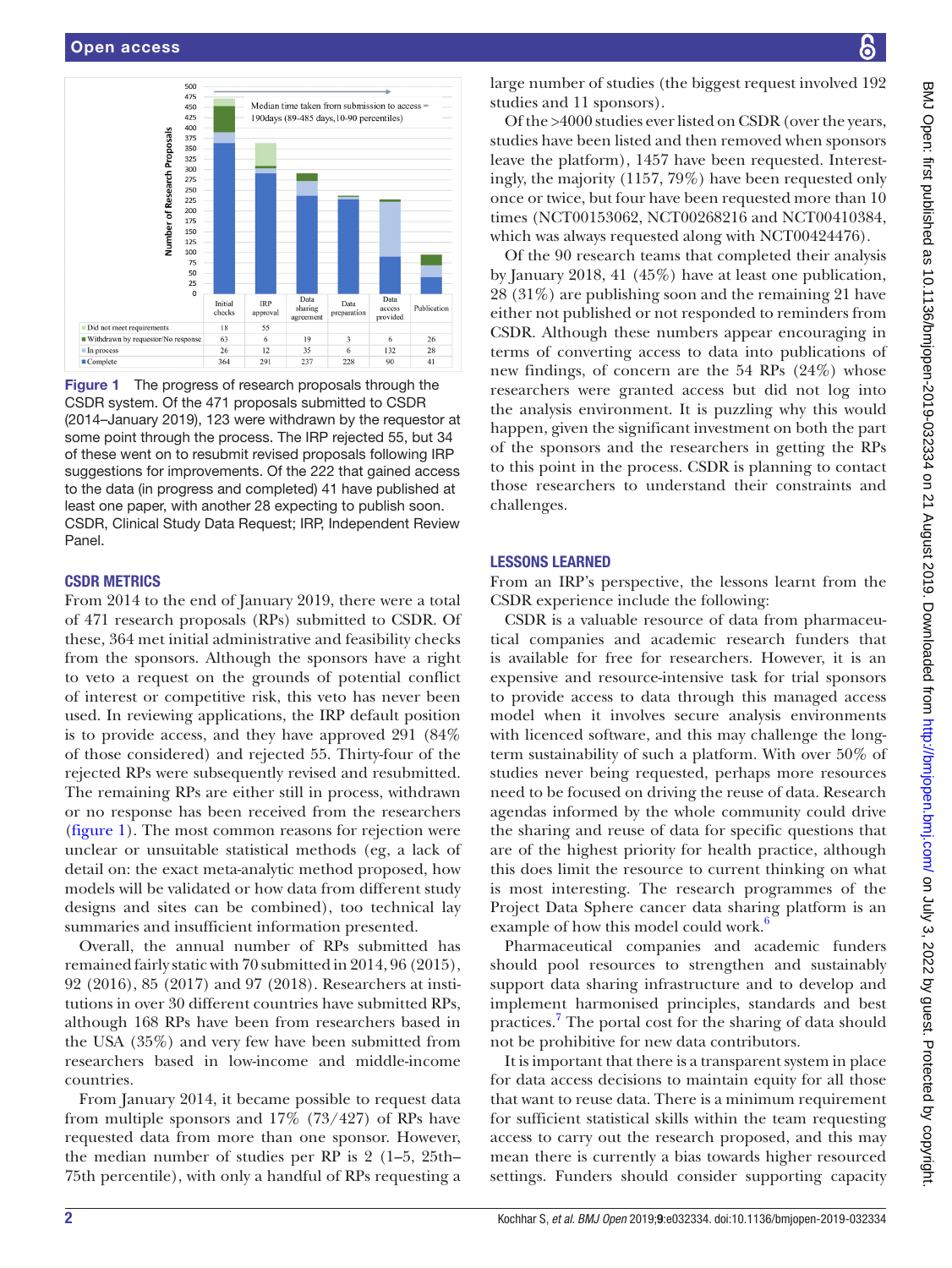building efforts to increase the data analysis expertise of teams based in low-income and middle-income settings.

The IRP and the secretariat support provided by Wellcome have been critical to ensuring a trusted and independent managed access system. Having an experienced and multidisciplinary IRP with expertise in ethics, statistics, epidemiology, clinical research and a lay member has helped to ensure that feedback is provided to the data requesters, including suggestions for how to improve proposals with respect to the analysis methods and the clarity of how the research will benefit patients and to ensure all proposals receive consistent review. The IRP's perspective is to encourage and facilitate data sharing (unless there are significant reasons not to do so). The respected quality of the IRP service has been demonstrated by a newer data sharing platform (Vivli), launched in 2018, requesting the Wellcome IRP also be available for data contributors to their system. The IRP accepted this request and has already considered several proposals through this platform too, applying the same criteria as for CSDR.

It would be helpful if consent for clinical research could, as far as possible, include provision for reuse of their anonymised data beyond the original study.<sup>7</sup> In the absence of specific guidance, institutional ethics committees should also adopt consistent policies for the need (or not) for ethics review for secondary use of anonymised data. This would clarify if ethics review is needed (or not), increase the amount of data available for reuse and decrease the time to access the data. Data generators might also feel reassured about using a file transfer model rather than restricting to the use of a controlled analysis environment.

The data access process should be easily discoverable with transparent metrics for potential data users. A common data sharing agreement should be available for all the data providers, and once researchers from an institution have signed the agreement, it should be applicable for other researchers from that institution (to decrease the time often taken by institutions negotiating changes to the agreement).

Merging multiple datasets is critical for finding small or subpopulation effects that could not have been observed from any individual trial alone. However, the resource involved in pooling, or even finding suitable data can be prohibitive if there are no common standards used. CSDR industry sponsors mostly all use Clinical Data Interchange Standards Consortium standards,<sup>8</sup> but the academic research community does not currently employ agreed standards, which is barrier to truly accessible and interoperable data.

The analysis environment must be easily usable by the researchers (including for merging multiple datasets and statistical analysis) and not be expensive for the data providers. Increasing efficiency in the process to ensure that data access happens as soon as possible benefits the researchers (currently, the median time from submission to data access is 190 days in CSDR).

It is critical that researchers that get access to the data report their results in a timely manner (eg, within 6 months of completion of data access), so that it helps to move the research field forward and reduce research waste. This should be a requirement in the data sharing agreement.

Some pharmaceutical companies had the fear that data might be accessed for competitive advantage or to disprove trial results. In all the years of CSDR, these fears have been unfounded. This should encourage other pharmaceutical companies to share their data.

Sharing of data on CSDR by academic funders is low and barriers to using the strength of the platform should be identified and addressed. The four academic funders who are CSDR members are currently gathering feedback from their grantees about the challenges and support they need to share clinical data. Other academic funders could encourage their grant holders to start sharing their clinical research data using this or similar platforms.

# **CONCLUSIONS**

Sharing of anonymised, patient-level clinical trial data through platforms like CSDR advances research and innovation. International pharmaceutical companies and academic funders are making their data available for free to the research community in a transparent and equitable manner. Challenges still remain to speed up the process and enable data value to be maximised. Researchers need incentives to share, such as citation of their data (which requires unique identifiers to be embedded) being recognised by funders and institutions in decision making. The costs of sharing and reuse need to decrease, which will be helped by adoption of standards in the creation of data, and reduced use of controlled analysis environments. Guidance from professional bodies addressing, for example, consent issues and common data sharing agreements would help promote data sharing. Despite these challenges great advances have already been made, and models developed that mean there are more clinical trial data available for reuse than ever before. We hope this field will continue to develop to meet the needs of all stakeholders.

Contributors All authors were involved in the conception, drafting and revision of the article.

Funding The authors have not declared a specific grant for this research from any funding agency in the public, commercial or not-for-profit sectors.

Competing interests GSH is the secretariat for the Independent Review Panel and all other authors are members of the IRP.

Patient consent for publication Not required.

Provenance and peer review Not commissioned; externally peer reviewed.

Open access This is an open access article distributed in accordance with the Creative Commons Attribution Non Commercial (CC BY-NC 4.0) license, which permits others to distribute, remix, adapt, build upon this work non-commercially, and license their derivative works on different terms, provided the original work is properly cited, appropriate credit is given, any changes made indicated, and the use is non-commercial. See: [http://creativecommons.org/licenses/by-nc/4.0/.](http://creativecommons.org/licenses/by-nc/4.0/)